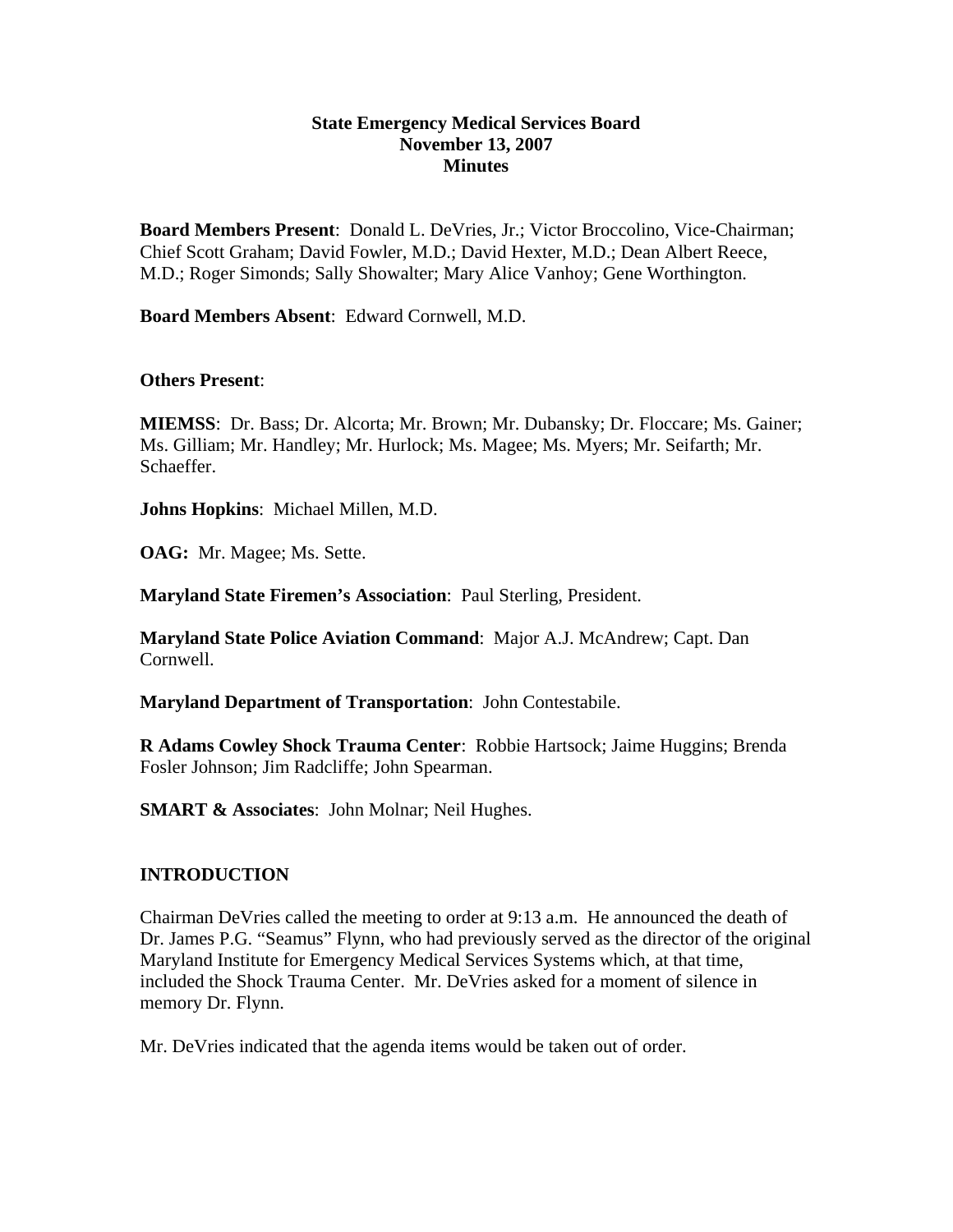**Approval of Minutes**. **Action: Moved (Chief Graham), seconded (Ms. Van Hoy), passed unanimously to approve as written the minutes of the September 11, 2007, meeting of the State EMS Board.** 

## **SHOCK TRAUMA CENTER REPORT**

Mr. Spearman distributed the Shock Trauma report to the Board. He said that patient admissions were slightly behind the same period last year. He said that the bed occupancy level was lower when compared to the same period as last year, but was still high at 94. He said that the number of OR cases had increased from September, but were 66 cases behind last year's number. He said that there had been no capacity alerts in October. He also provided an update on recent STC educational efforts. He said that the Evening Education Program had been held "electronically" at six different locations with a total of 110 participants. Ms. Van Hoy said that the electronic transmission of the program had gone very well. Mr. Spearman indicated that this effort would be expanded. He also said that a "Special Topics in Trauma" Program had been held on Nov. 3 and 4 for EMS and nursing participants.

## **EXECUTIVE DIRECTOR'S REPORT**

Stroke. Dr. Bass said that there had been substantial progress with the designation of Primary Stroke Centers, and as of September  $1<sup>st</sup>$ , patients were being triaged to designated stroke centers. He said that this should help ensure that stroke patients receive timely care.

Cardiac Centers. Dr. Bass reported that MIEMSS was focusing on the development of draft regulations for the designation of Acute Cardiac Interventional Centers. He said that these centers would receive ambulance-transported patients with acute ST-elevation myocardial infarction (STEMI) who need rapid primary percutaneous coronary intervention. He said that MIEMSS had been working with the Maryland Health Care Commission on the draft regulations, and that the MHCC issues Certificates of Need (CON) or CON waivers to interested hospitals. Dr. Bass said that MIEMSS would soon meet with the Maryland Hospital Association to discuss the draft regulations.

Legislative Reports. Dr. Bass said that MIEMSS had been working to complete several reports that were required by the Legislature. Ms. Gainer said that MIEMSS had submitted a report to the Legislature on injuries from All-Terrain Vehicle crashes in Maryland. She said that the Board had received a summary of the report and that a complete report was available. Dr. Bass said that MIEMSS was in the process of drafting a report on Automated External Defibrillators in response to a directive from the Legislature. He said that the report would identify potential locations where AEDs should be required. He summarized the major recommendations from the draft report.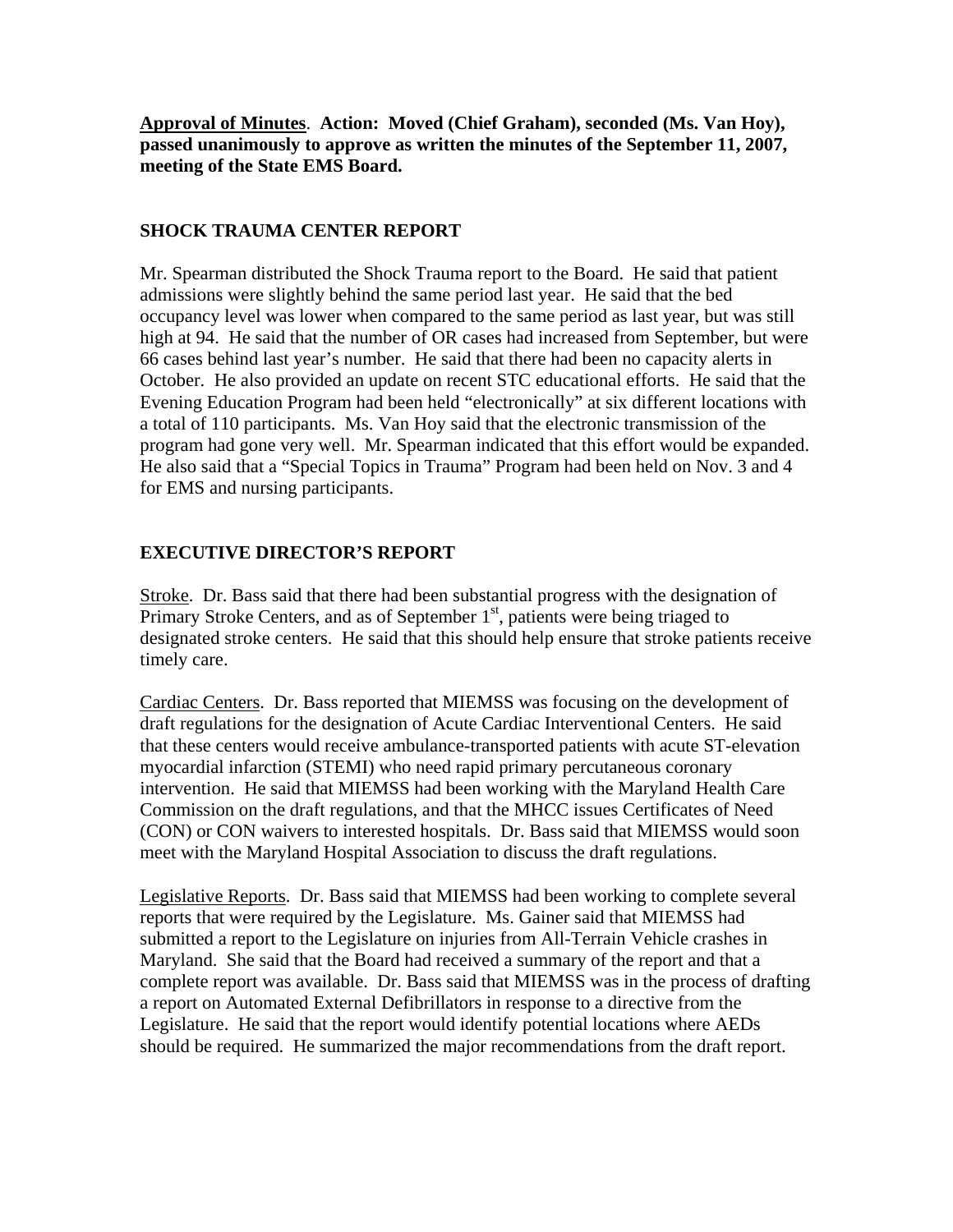New Scope of Practice. Dr. Bass said that proposed changes at the national level might result in new provider levels for EMS. He said that the new standards will likely be published by August 2009 and will likely call for the following providers levels:

- Emergency Medical Responder (similar to Maryland's First Responder);
- Emergency Medical Technician (basic emergency medical care and patient transport under medical oversight);
- Advanced Emergency Medical Technician (basic and limited advanced emergency medical care and patient transport under medical oversight);
- Paramedic (an allied health professional to provide advanced emergency medical care for critical and emergent patients under medical oversight).

Dr. Bass said one question presented by the proposed new levels was how Maryland's CRTs could be integrated into the proposed new system. He said that the CRTs could revert back to a basic level; alternatively, he said that their CRT status could be extended for several years which might aid in any transition. He said that MIEMSS would continue to monitor developments in this area.

Mr. DeVries congratulated Dr. Bass, on behalf of the EMS Board, for his recent award from the American College of Emergency Physicians. He said that Dr. Bass had made outstanding contributions to EMS at both the state and national levels during his career. Dr. Bass thanked Mr. DeVries. He also announced that Leonard King had suffered a stroke and that surgery had recently been performed on Fred Cross. He said that he hoped for a speedy recovery for both individuals.

# **SEMSAC REPORT**

No report.

# **LEGISLATIVE REPORT**

Legislative information was presented in the Executive Director's Report.

## **ADJOURN TO CLOSED SESSION**

**Upon the motion of Dr. Fowler, which was seconded by Ms. Van Hoy, the Board adjourned to closed session to carry out administrative functions and to consult with counsel to obtain legal advice on pending disciplinary actions under State Government Article § 10-508(7), to consult with staff and counsel on pending litigation under State Government Article § 10-508(8), to discuss certain matters subject to executive privilege, to maintain certain records and information in**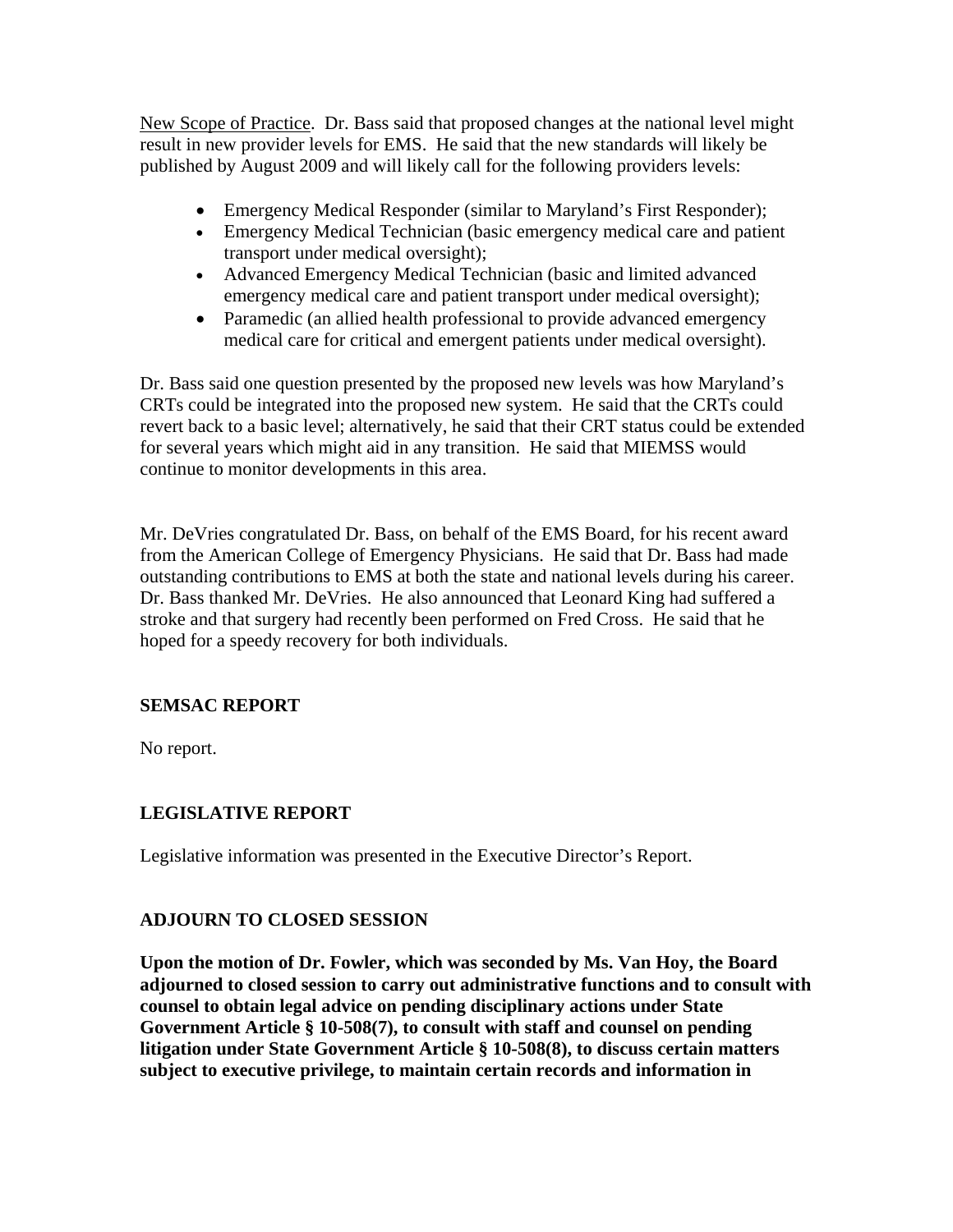**confidence as required by Health Occupations Article § 14-506(b) under State Government Article § 10-508(13), and to thereafter resume open session.** 

**Board Members Present at the Closed Session**: Donald L. DeVries, Jr.; Victor Broccolino, Vice-Chairman; Chief Scott Graham; David Fowler, M.D.; David Hexter, M.D.; Dean Albert Reece, M.D.; Roger Simonds; Sally Showalter; Mary Alice Vanhoy; Gene Worthington.

**Others Present**: Dr. Bass, Ms. Bailey, Mr. Contestabile, Mr. Dubansky, Ms. Gainer, Mr. Hughes, Mr. Molnar, Major McAndrew, Capt. Cornwell, Mr. Magee, Mr. Seifarth, Ms. Sette,.

The administrative function was the review of confidential hospital information, the review of educational program information, the application of provider disciplinary rules to existing cases, and to discuss certain matters subject to executive privilege.

### **RECONVENE IN OPEN SESSION**

.

The Board reconvened in open session at 12:24 p.m.

Approval of Educational Program. **Upon the motion of Ms. Showalter, which was seconded by Dr. Fowler, the Board approved the Talbot County EMS Refresher Educational Program; Ms. Van Hoy was not present for this vote.** 

2008 Maryland Medical Protocols. Dr. Alcorta presented the 2008 Maryland Medical Protocols to the Board for approval. Chief Graham and Dr. Hexter raised several questions about the protocols. Dr. Alcorta indicated that he would modify the protocols to address the questions raised. Mr. Worthington asked several questions regarding how jurisdictions could purchase 12-lead defibrillators, since those devices were relatively expensive. **Upon the motion of Ms. Showalter, which was seconded by Dr. Fowler, the Board voted to approve the 2008 Maryland Medical Protocols, as modified by the changes discussed.** 

MSP Aviation Command Budget. Major McAndrews asked the Board to approve an FY08 deficiency request for the purchase of a flight simulator. He said that if the purchase was made in FY08, the Command could recognize certain savings in FY09. **Upon the motion of Dr. Fowler, which was seconded by Ms. Van Hoy, the Board approved the FY08 deficiency request by the MSP Aviation Command for the purchase of a flight simulator. Dr. Hexter was not present for this vote.** 

Incorporation by Reference. Mr. Magee asked the Board to approve modifications to COMAR 30.01.02.01 to incorporate the EMS Protocols and Data Dictionaries into the MIEMSS regulations. **Upon the motion of Ms. Van Hoy, which was seconded by Dr.**